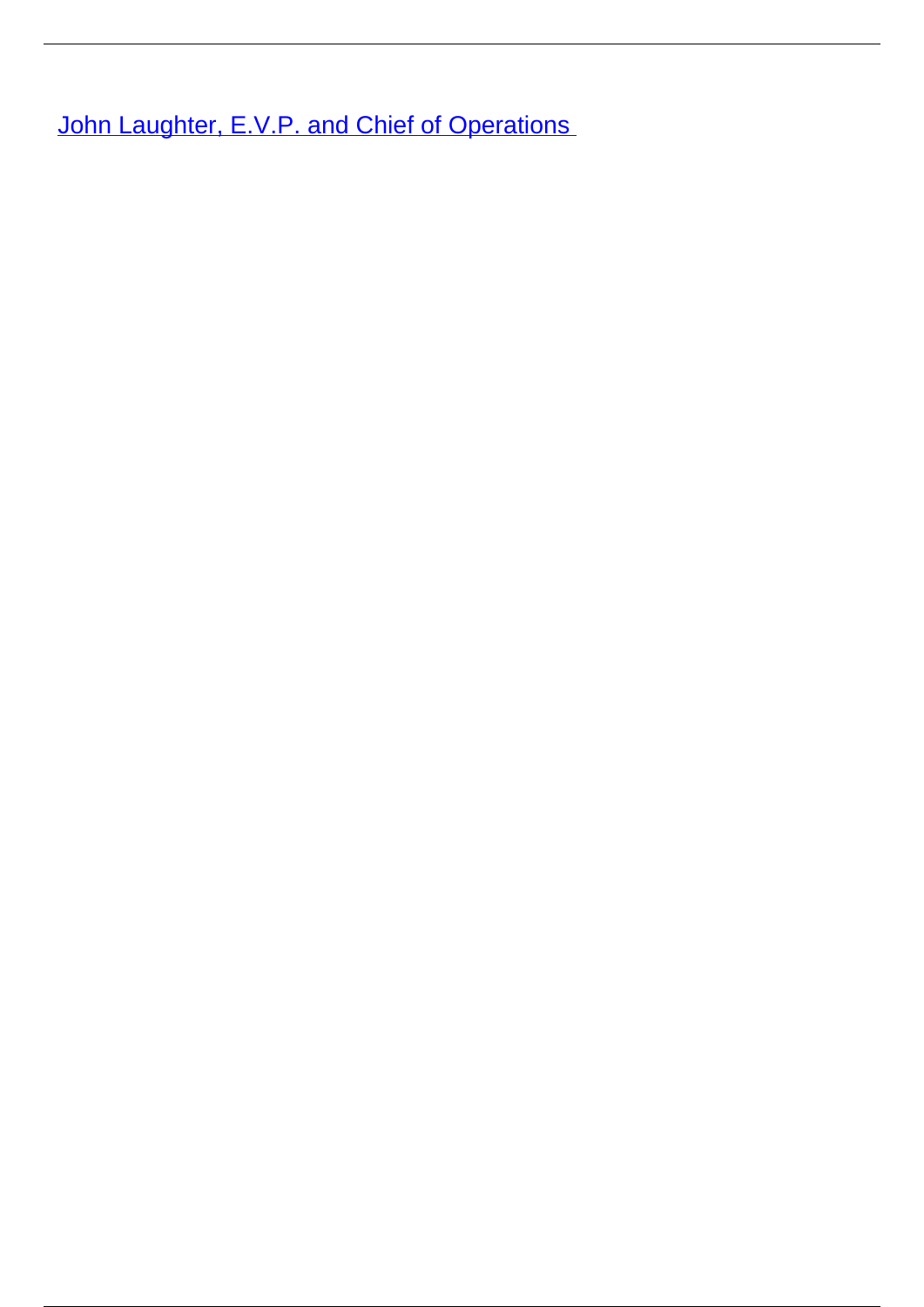John Laughter is Executive Vice President & Chief of Operations. He leads the teams responsible for